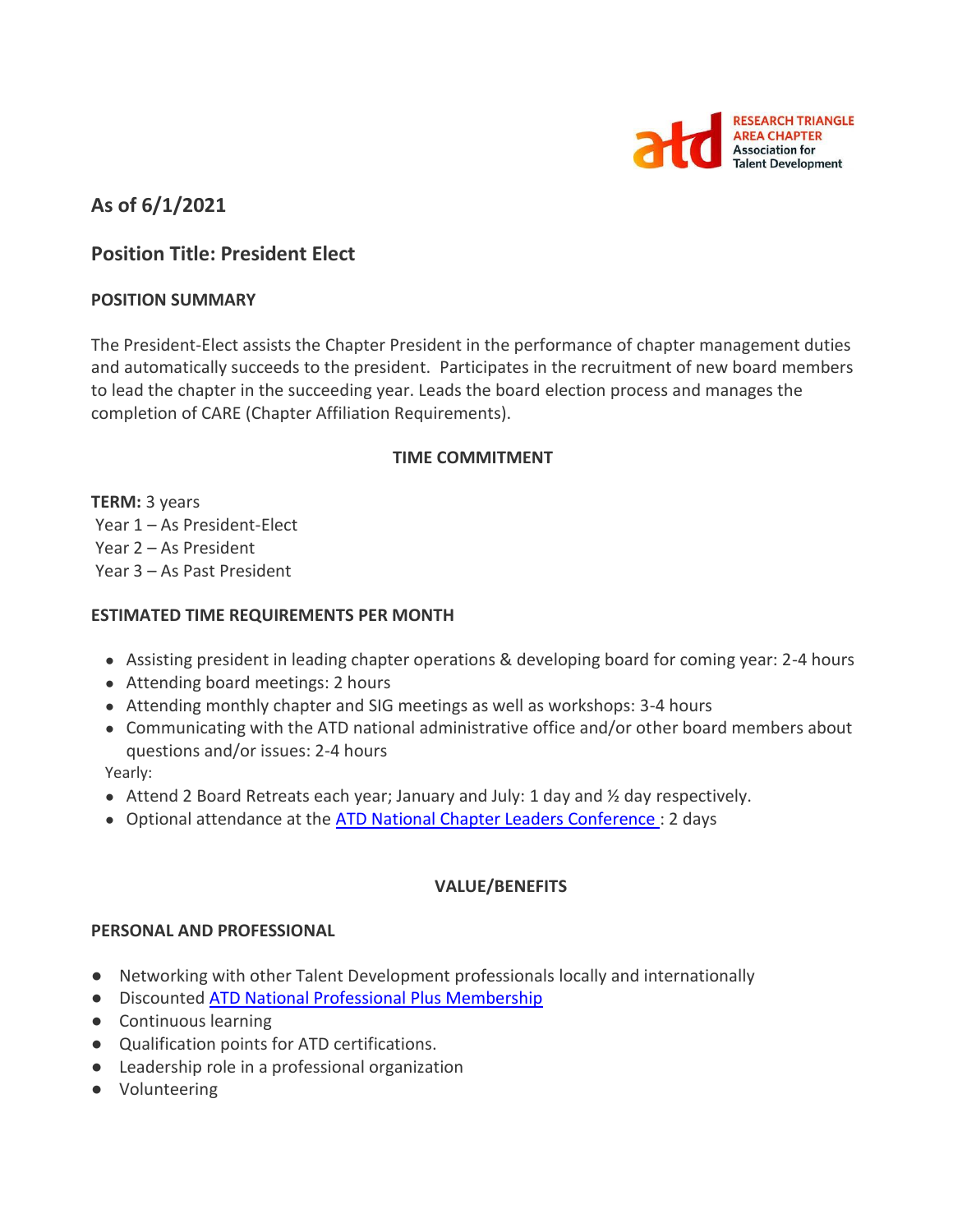- Invitation, Free Registration, and stipend for hotel & travel to ATD National Chapter Leaders **Conference**
- Preferred seating at the [ATD International Conference](https://www.td.org/events) & Invitation to "Chapter Leadership Day" held during the International Conference.

## **RESPONSIBILITIES**

# **SUPPORT PRESIDENT**

- Assumes duty of President when he/she is absent from board/chapter meetings.
- Assists the President with chapter organization and management, clarifying board/committee responsibilities and encouraging the best use of chapter resources.
- Supports the President in overseeing sound financial status of chapter by monitoring monthly budget reports.
- Works with President to establish productive relationships with ATD affiliates/partners and/or chapter corporate sponsors.

# **SUCCESSION PLANNING**

- Leads succession planning to include recruiting new board members, managing the chapter's succession process, and chairing the nominating committee.
- Succeeds to President upon expiration of President's term or upon resignation, incapacity of the President.

# **MEMBERSHIP**

- Collaborates with VP's of Membership to conduct and communicate (to the board and members) results member needs assessments and/or satisfaction surveys. Uses results to support strategic planning and goal setting for succeeding year.
- Leads the chapter's vision, mission and direction planning at the annual transition meeting, and is prepared to communicate and gain chapter commitment.

# **CHAPTER RECOGNITION**

● Leads the chapter awards committee in identifying candidates for local and national recognition, assuring proper award nomination documentation is submitted.